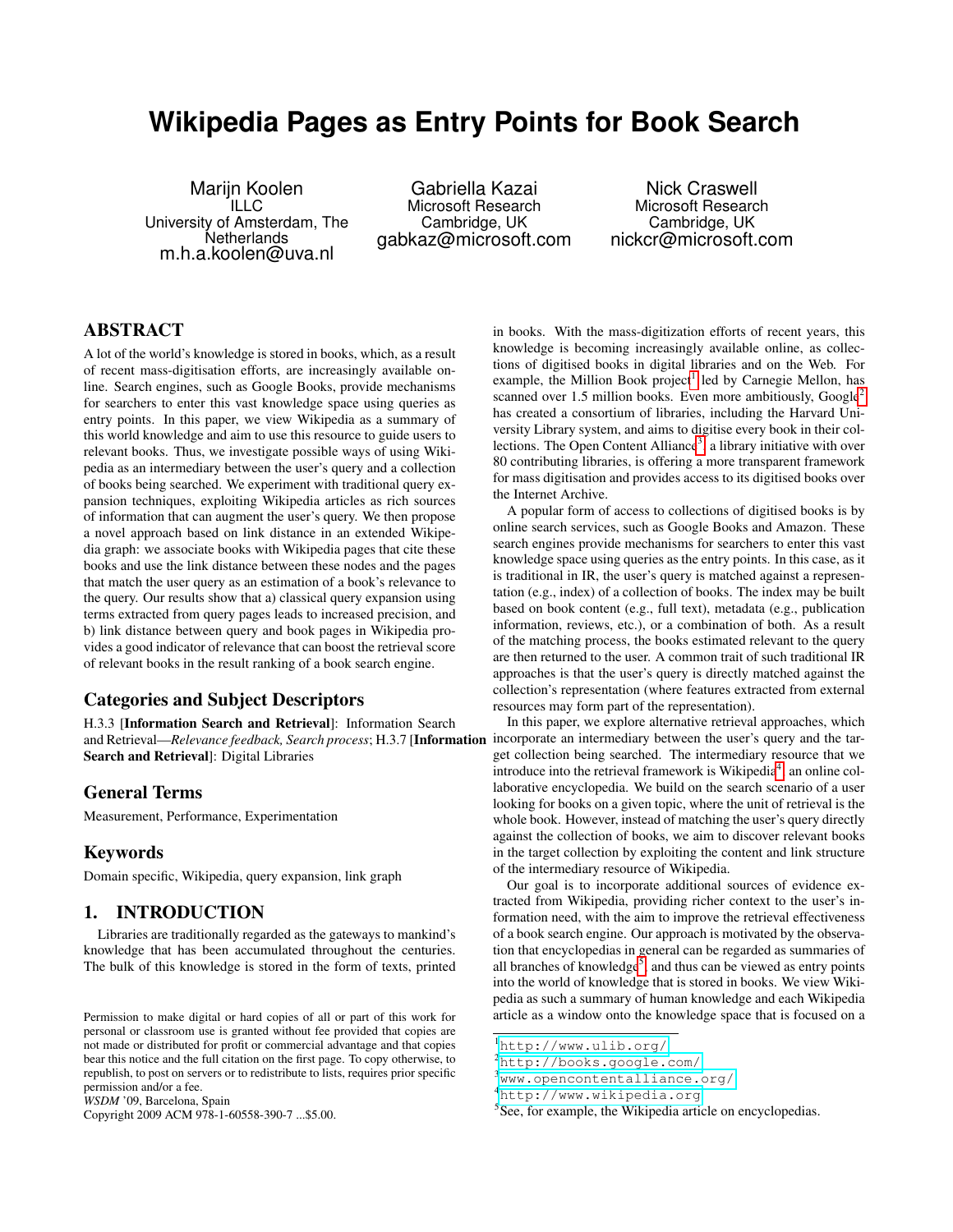given topic of interest or branch of knowledge.

This view offers the potential to exploit the content of a Wikipedia article as a rich source of information for augmenting a user's query. Our first approach explores this prospect: Using established methods for query expansion, we build a richer description of the user's information need from Wikipedia articles that match the user's original query. We refer to these Wikipedia pages as *query pages*. Query pages are identified by using exact matching of the query string to the title of Wikipedia pages. We then use the expanded query to search our index of the book corpus.

Using the INEX 2007 Book Track test collection [\[16\]](#page-9-0), we experiment with traditional query expansion techniques, but extracting terms from the intermediary resource instead of the target book corpus. The goal of these experiments is to answer the following research question:

• Can we automatically extract useful terms from related Wikipedia pages to improve the retrieval effectiveness of a book search system?

In addition to using Wikipedia for query expansion in book retrieval, our second approach aims to exploit the link structure of Wikipedia in order to connect a user's query directly with relevant books. This novel method is based on retrieving books that are cited by Wikipedia articles related to the user's query. This idea is motivated by the observation that Wikipedia pages often contain references to other information sources such as web pages, journal articles, as well as to books on the topic of the article. We make the intuitive assumption that the books cited by a Wikipedia page are related to the topic of the article and are thus relevant to a user's query on that topic. We associate Wikipedia pages that cite books with the cited books themselves as retrieval units. We refer to the citing Wikipedia pages as *book pages*.

Using the link structure of Wikipedia, we can obtain a full chain that connects a user's query with query pages and then a set of relevant books on book pages through related Wikipedia pages. The chain can also be extended (branched) to include books cited by inter-related articles. Assuming that articles close to each other in the link graph are topically related, we exploit this topical clustering effect to find references to further books. The research question we aim to explore is as follows:

• Is the link distance between *query pages* and *book pages* related to relevance and can we use this to the improve retrieval effectiveness of a book search system?

The main contribution of this paper is the introduction of Wikipedia within a book search scenario as an intermediary between the users' queries and the collection of books being searched. We exploit both the content and the link structure of Wikipedia with the aim to improve the retrieval effectiveness of a book search system.

The paper is structured as follows. In Section [2,](#page-1-0) we discuss previous research on book retrieval, query expansion, link analysis and the use of Wikipedia for IR. Section [3](#page-2-0) analyses the coverage of user queries and books by Wikipedia pages, a necessary condition of the proposed approaches. Section [4](#page-4-0) describes how we model Wikipedia and incorporate it as an intermediary resource within a retrieval framework. Experiments and results are described in Section [5.](#page-5-0) Finally, conclusions and future work are presented in Section [6.](#page-8-0)

#### <span id="page-1-0"></span>2. RELATED WORK

In this paper we report on experiments that aim to improve the effectiveness of book retrieval approaches by exploiting Wikipedia as an intermediary source by applying query expansion and by traversing the link graph. To cover all these aspects, we divide our

review of the related work into three sections: 1) full-text book retrieval, 2) query expansion using Wikipedia, and 3) exploiting Wikipedia's link graph.

#### 2.1 Books as a New Vertical in Search

As a result of mass-digitisation efforts and evaluation initiatives, such as the Book Track at INE $X^6$  $X^6$ , there is growing interest in fulltext book retrieval challenges and opportunities (see e.g., [\[15\]](#page-9-1)). Wu et al. in [\[28\]](#page-9-2), for example, investigate the relative effectiveness of different types of book specific data, such as table of contents, back of book indexes, footnotes, and bibliography, using a multifield inverted index. They show that table of contents and back of book indexes are prominent features for estimating relevance in book retrieval. Similarly, the results in [\[21\]](#page-9-3) indicate that certain parts of books, particularly titles and headers (akin to titles and anchor texts in web search), are more valuable than other book parts for indexing. The table of contents and back of book indexes were also studied as searching and browsing tools in e-books by Abdullah and Gibb in [\[1\]](#page-9-4). Their study showed that the back of book index is a significantly more efficient user tool for finding information.

Whereas all these studies focus on the content of the book itself, in this paper we explore the use of Wikipedia as an external source of information for book retrieval.

#### <span id="page-1-2"></span>2.2 Query Expansion

Traditionally, query expansion (through relevance feedback) is used to modify a user's initial query by, e.g., adding extra terms drawn from documents in the searched collection [\[11\]](#page-9-5). The goal is to arrive at an improved description of the user's information need, which then leads to the retrieval of additional relevant documents. The underlying principle is that potentially relevant documents that do not match any query terms may be found by a more descriptive query that contains additional, closely associated terms drawn from documents retrieved using the original query [\[26\]](#page-9-6). Typically, the documents used in the relevance feedback are from the target collection being searched.

The work of He et al. in [\[13\]](#page-9-7) is different from this in that they compare relevance feedback from documents in the *target* collection, i.e., the collection from which the final results are returned to the user, with relevance feedback from documents in an external collection, i.e., a collection of documents only used for term selection, and find that both techniques improve on the baseline. However, they use two subsets of a larger newswire corpus as the target and external collections. In our case, the *target* and *external* collections are very different, both in nature and content. Our *target* collection (i.e., the INEX book corpus) contains very long texts written in most cases by a single *expert* author, whereas the *external* collection (i.e., Wikipedia) contains relatively short texts written and edited by many *expert* and *non-expert* authors.

The use of Wikipedia as an external resource for query expansion has been explored by several studies which have shown that this strategy can improve retrieval effectiveness. Li et al., in [\[20\]](#page-9-8), for example, exploit Wikipedia as an external corpus to expand poor performing queries in the TREC Robust track. They take the top 100 Wikipedia articles retrieved for each query, re-rank them based on the number of articles sharing the same category, and expand the query with 40 terms from the top 20 documents. Somewhat similarly, in [\[2\]](#page-9-9), Arguello et al. use Wikipedia as an external source for traditional pseudo relevance feedback. Using the original query, the top R Wikipedia articles are considered relevant and the top W articles are used to score anchor text for the links pointing to

<span id="page-1-1"></span><sup>&</sup>lt;sup>6</sup> INEX: INitiative for the Evaluation of XML retrieval: <http://www.inex.otago.ac.nz/>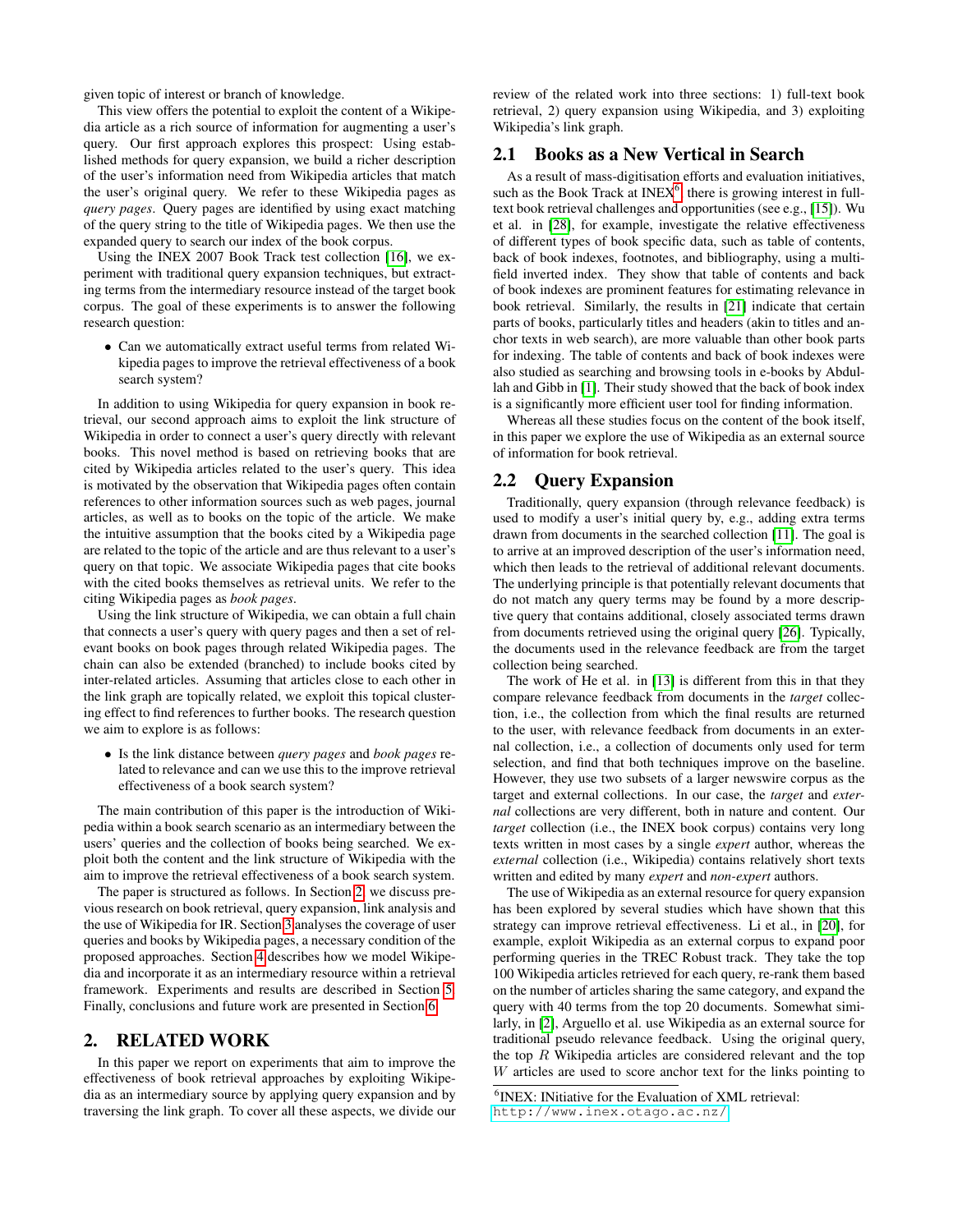a document in the  $R$  set. Collins-Thompson & Callan [\[6\]](#page-9-10) build a network of terms associated with the user's query terms by retrieving an initial set of Wikipedia articles and using an average mutual information measure to select highly associated terms. They then employ a random walk on these networks to "obtain probability estimates that a potential expansion term reflects aspects of the original query". Our approach differs from the above three methods in that we use only a single Wikipedia page (the query page) for query expansion, assuming that an encyclopedic article whose title matches the user's query exactly gives a more specific description of the topic and more precise book retrieval.

### 2.3 Wikipedia and Link Analysis

Wikipedia has become a popular subject of study in recent years. Its size and growth have been studied, e.g., in [\[27\]](#page-9-11), as well as its topical coverage, e.g., in [\[10\]](#page-9-12). Others looked at Wikipedia's link structure as a complex social network [\[3,](#page-9-13) [5,](#page-9-14) [29\]](#page-9-15). Link analysis in general has been extensively studied in information retrieval (IR), e.g., [\[12,](#page-9-16) [18,](#page-9-17) [24\]](#page-9-18). It has been shown to be particularly effective in Web retrieval, using query dependent [\[17\]](#page-9-19) and query independent evidence [\[23\]](#page-9-20). Analysis of the link graph of Wikipedia has been used more recently by Kamps & Koolen [\[14\]](#page-9-21) to improve XML element retrieval performance on ad hoc topics for searching over the Wikipedia test corpus used at INEX, which is marked up in XML. They show that by zooming in on the local context of retrieved XML elements, i.e. the links between the top retrieved results, the number of incoming links can be used as an indicator of relevance to re-rank the result list.

Whereas most of these studies focus on the number of incoming links as relevance indicator, we use an approach more similar to the random walk model of Craswell and Szummer [\[8\]](#page-9-22). They use a random walk model to produce a ranking of documents for a given query using a graph of queries, documents, and user clicks. The queries and documents form the nodes in a bipartite graph, with the clicks representing the edges connecting the queries and documents. Using a fixed length random walk, documents that have more distinct paths to a certain query are assumed to be more related to the query, and thus receive higher scores than documents with less number of distinct paths. While Craswell and Szummer use the queries and documents as nodes, we map the queries and books to Wikipedia pages and use the Wikipedia link graph to compute closeness scores between query and book nodes. Provided this closeness score is related to topical relevance, it can be used to rerank retrieval results or extend the results list with books not found by a more traditional retrieval approach.

## <span id="page-2-0"></span>3. WIKIPEDIA COVERAGE

In this paper we build on the idea that Wikipedia articles may be useful sources of information to intermediate between a user's query and a collection of books being searched. This, however, relies on implicit assumptions regarding the coverage of Wikipedia, both with respect to the topics of the user queries and the topics covered by a given collection of books. On the one hand, a necessary condition is that a user's query can be matched to relevant content in Wikipedia. On the other hand, it assumes that Wikipedia provides adequate coverage of the portion of the world's knowledge that is stored in the collection of books being searched by the user. To investigate these assumptions, in this section, we look at the relationship between user queries and Wikipedia pages and between Wikipedia articles and collections of books.

# 3.1 Wikipedia's Coverage of Search Topics

Similarly to printed encyclopedias, Wikipedia can be considered

as a summarisation of our ever growing world knowledge [\[27\]](#page-9-11). Unlike printed versions, however, this online encyclopedia is collectively edited by its users. While this has led to questions about the trustworthiness of the resulting articles, it has made Wikipedia become the world's largest encyclopedia, with the English version consisting of over 2.4 million articles on all branches of knowledge. In comparison, the largest commercially available paper encyclopedia, Encyclopædia Britannica, has only 85,000 articles.

Given that the construction of Wikipedia is a collective effort, where the users themselves provide the content, it is reasonable to assume that the resulting Wikipedia articles describe topics of interest to the general public. At the same time, it is also plausible that the titles chosen for these articles reflect the type of queries that people may use when searching for information on a given topic.

To validate these intuitions and investigate the level of coverage between the topics that users search on and the topics they write about on Wikipedia, we matched a large sample of queries taken from a web search engine log (covering 10 months) against the titles of the English Wikipedia pages in the Wikipedia dump of 12 March 2008. We converted both queries and Wikipedia page titles to lower case and counted only exact string matches. Queries with a frequency of less than 4 were excluded from the logs to remove possibly unintended queries, i.e., misspellings and typing errors.

Table [1](#page-3-0) provides details on the frequency distribution of the queries in the log data. From the sample of 5.76 billion queries, 2.19 billion (38%) are directly related to Wikipedia articles based on an exact match between the query string and the title of the Wikipedia page. Looking at the number of distinct queries, we see that only 1.5 million queries match Wikipedia pages on their titles out of a total of 114 million distinct queries. This indicates that the queries that match Wikipedia titles are the more frequently issued search queries. This is clearly visible when we look at the frequency of queries in the log. The average frequency of all distinct queries is 50.5, whereas the queries that match a Wikipedia title have an average frequency of 1,390. This is also visible in Figure [1,](#page-3-1) which plots the frequency distributions of a) all queries in the log, b) the queries that match Wikipedia page titles and c) both the previous distributions. In this last plot, it is clear that, with increasing query frequency, the two distributions show increasing overlap.

These findings suggest that Wikipedia topics provide good coverage over a high ratio of user queries. However, since the analysis here is over web query log data, our results to book search as a specialised domain may not be directly applicable. For instance, one could imagine that the pattern of user queries may vary in the book domain from the web domain in general. Currently, there is no published evidence to support or reject such a hypothesis. However, given the size of the query log studied here, our findings are expected to provide a reliable indicator of topical coverage for users searching over collections of books (which represent subsets of the available media on the Web). A further evidence supporting this is that from the 250 book retrieval queries that form part of the INEX 2007 Book Track test collection (see Section [5.1\)](#page-5-1), 176 have matching Wikipedia page titles (i.e., 70.4%).

## 3.2 Wikipedia's Coverage of Topics in Books

In this section, we are interested in answering the question of 'How well does Wikipedia cover the topics found in books'? One way to answer this is to look at the books that are referenced in Wikipedia pages. When editing Wikipedia pages, editors are en-couraged to add citations<sup>[7](#page-2-1)</sup>. Cited sources can be, amongst others, web pages, journal or newspaper articles, videos, or books. We rea-

<span id="page-2-1"></span><sup>7</sup> See: [http://en.wikipedia.org/wiki/Wikipedia:](http://en.wikipedia.org/wiki/Wikipedia:Citing_sources) [Citing\\_sources](http://en.wikipedia.org/wiki/Wikipedia:Citing_sources)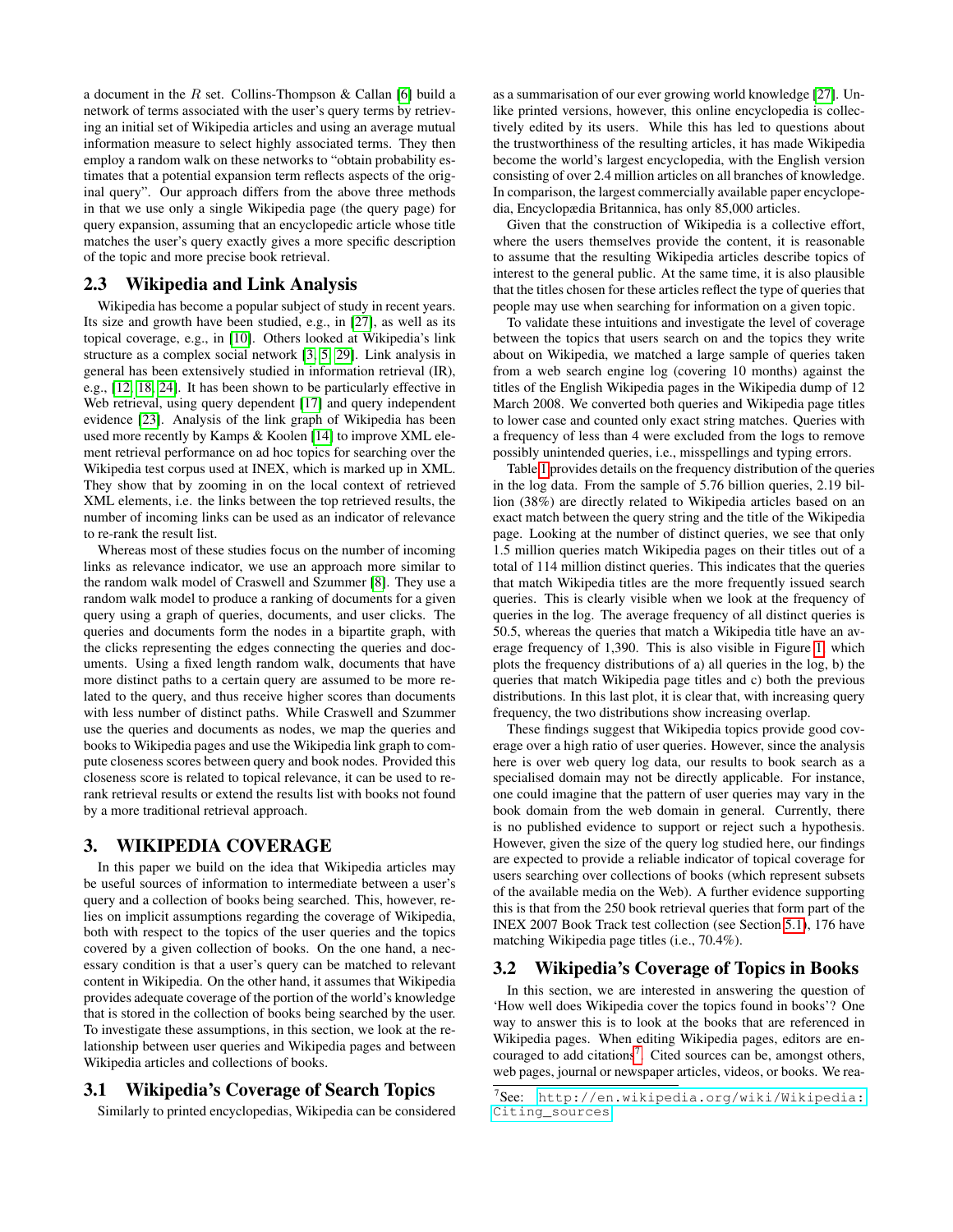<span id="page-3-0"></span>

<span id="page-3-1"></span>Figure 1: Query frequency distributions.

sonably assume that such sources are directly or indirectly related to the citing Wikipedia page and thus to the topic of the page.

For example, consider the Wikipedia page on *Abraham Lincoln*. The page is extensive and contains references to many books (over 50) about various aspects of Abraham Lincoln's life. These cited sources are likely to be relevant to a query on Abraham Lincoln. A question however concerns the coverage of the cited sources within a given collection of books that is indexed and searched by a system. Furthermore, not all topics will have such an extensive page with so many references, and for many topics, their Wikipedia page may not even include any citation at all.

To investigate this, we parsed the 6.5 million pages in our Wikipedia dump and extracted 240,099 book citations from 96,256 Wikipedia pages (2.49 citations per page) based on the Wikipedia cite-book template (introduced in 2005). Although the Wikipedia dump includes many templates, images, redirects and meta-pages, the percentage of pages containing citations to books is still very small: According to the Wikipedia website at the time of the dump, the English Wikipedia contained roughly 2.3 million pages. This means that for 96% of the topics found on Wikipedia, no related books are cited. This may then limit the effect of using direct linkage to books for improving retrieval effectiveness.

A related study in [\[22\]](#page-9-23) compared the use of citations to scientific journals in Wikipedia pages against journal citation statistics from *Journal Citation Reports* (JCR) with the aim to measure the quality of Wikipedia as an information organiser for science. Although citations in Wikipedia were not found to reflect the JCR impact factors, high correlation with the total number of citations to each journal was reported. Since the introduction of the citation template in Wikipedia in February 2005, the number of citations to journals and books has grown rapidly, thereby increasing the confidence in Wikipedia as a well-organised pointer to further information.

An alternative approach to the above is to compare the topics covered by both Wikipedia and a given book collection. This question has been investigated extensively in [\[10\]](#page-9-12). Halavais & Lackaff completed a detailed survey and analysis of how different subject areas, given by the Library of Congress classification (LCC) system, are covered by Wikipedia articles, compared to the topical distribution of *printed* books listed in the Bowker's Books In Print<sup>[8](#page-3-2)</sup> catalogue. They found high coverage (counted by number of articles on each topic) between books and Wikipedia for areas like *Music* and *Fine arts* and reasoned that this was due to Wikipedia's coverage being driven by popular interests. High coverage was also found for other areas, like *History* and *Geography*, which is due to whole collections of census data being automatically imported into Wikipedia. On the other hand, the social sciences, and more expert areas like *Law* and *Medicine* were found to be underrepresented in Wikipedia compared to printed books.

If we look at the number of articles about each topic, some areas seem less covered by Wikipedia than by printed books. However, Halavais & Lackaff also point out that if we look at the length of Wikipedia pages, we find that these "underrepresented" areas (law, medicine and social sciences) contain the longest articles. With the enormous amount of entries and the fact that both the number of topics in Wikipedia and the citations to external sources are growing rapidly, Wikipedia promises to be a good intermediary resource to enhance traditional IR approaches.

#### <span id="page-3-3"></span>3.3 Wikipedia Link Structure

In order to study the relation between the relevance of a book to a query and the link distance from the query entry page to the Wikipedia page that cites a book, we need to look at the connectedness of the Wikipedia link graph. If the link graph consists of many unconnected sub graphs, this will impact upon the measure of link distance between two pages.

Following Broder et al. [\[4\]](#page-9-24), we study the connectedness of the Wikipedia link graph, see Figure [2](#page-4-1) and Table [2.](#page-4-1) The total graph contains 6,552,490 pages (including templates, image descriptions and meta-pages) and 84,970,770 links. The giant Strong Connected Component (SCC), defined as the set of nodes that can be reached from any other node by following links, contains 3,448,104 pages. The IN set, containing pages with a path *to* the SCC, has just under 2.3 million nodes. The OUT set, containing pages with a path *from* the SCC, has only about 400,000 nodes. The giant Weak Connected Component, combining SCC, IN and OUT components, consists of 94% of all Wikipedia pages, showing that the vast majority of pages are connected. What is interesting to see, is that the IN component is far larger than the OUT component, whereas in the Web, these sets are much more balanced. A possible explanation may be found by looking at the distribution of the number of links pointing to and from Wikipedia pages.

Figure [2](#page-4-2) shows the distributions of the number of articles over the number of incoming links (a) and the number of outgoing links (b). We observe power-law distributions in both cases, which is

<span id="page-3-2"></span><sup>8</sup><http://www.booksinprint.com>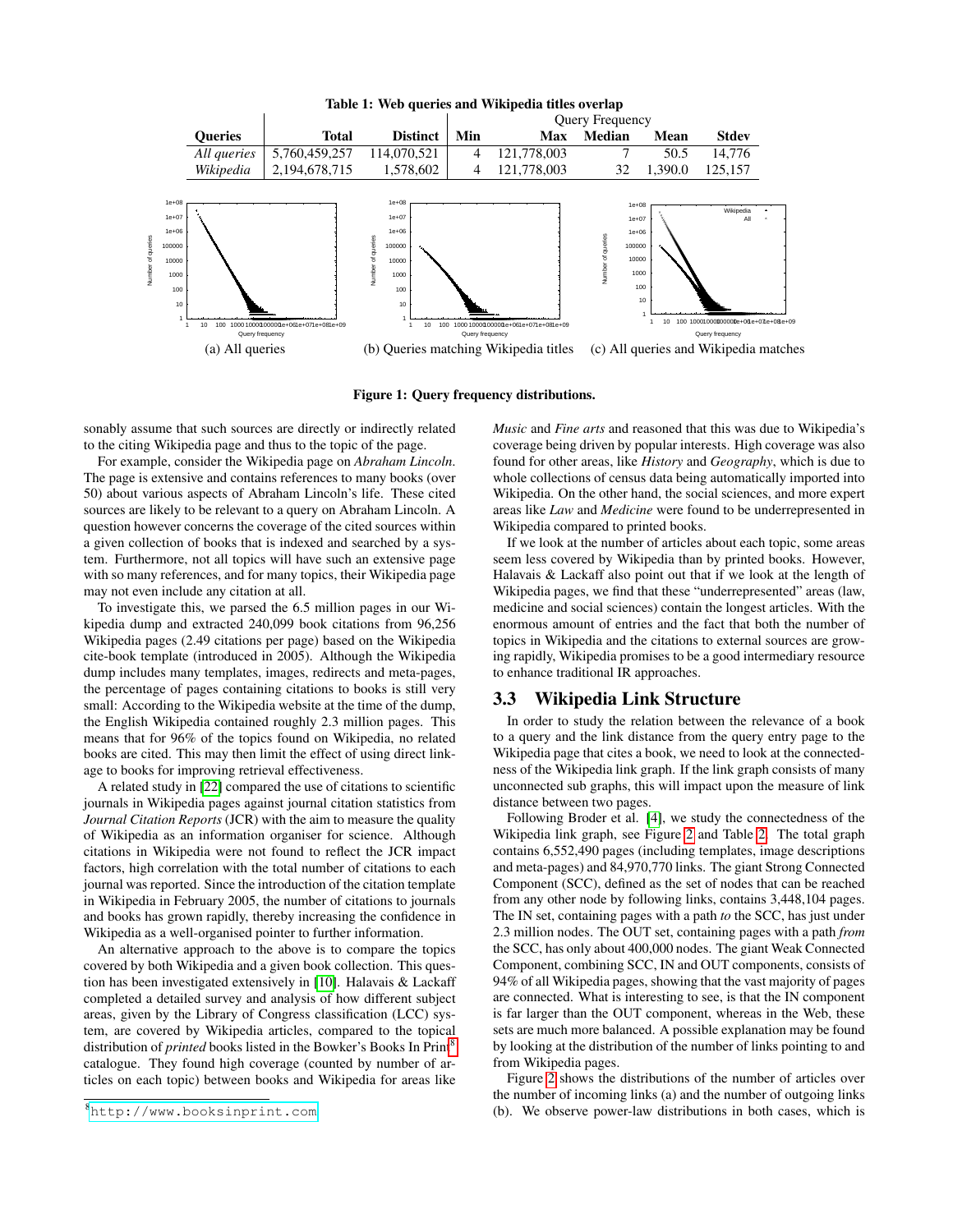<span id="page-4-1"></span>

<span id="page-4-2"></span>Figure 2: Link degree distributions.

typical of scale-free networks like Wikipedia [\[5\]](#page-9-14) and the Web [\[9\]](#page-9-25), that is, most pages have only a few incoming links and only a few pages have hundreds of thousands of incoming links, and similarly for the outgoing links.

The link graph of Wikipedia is very dense, with many pages containing thousands of links to other pages and several pages with more than 100,000 incoming links. This makes the graph very compact, requiring just a few steps to go from one page on a given topic to another on an entirely different topic. The pages with the most incoming links are often the so-called *year* pages, describing events that took place in a certain year. On many Wikipedia pages dates are often automatically linked to such a *year* page, which would explain why the IN component is so much larger than the OUT component. This makes the graph well connected, but a consequence is that these date pages often connect many topics with each other that are otherwise unrelated. This may then adversely impact on a possible correlation between the topical similarity of two pages and their link distance, which may then also affect retrieval approaches that incorporate link distance as a feature.

# <span id="page-4-0"></span>4. WIKIPEDIA AS INTERMEDIARY FOR BOOK SEARCH

As mentioned earlier, we view Wikipedia as a window onto the world's knowledge stored in books and thus as a useful resource to mediate between a user's search request and relevant books in a book corpus. Our aim is to investigate different ways of exploiting this relationship to improve retrieval performance. This section describes our two main strategies for using Wikipedia as an intermediary for book search. We build on the assumption of sufficient coverage between Wikipedia articles and the users' topics of interest, and between Wikipedia and knowledge stored in books (see previous section).

#### 4.1 Query Expansion

We start by connecting a user query to related Wikipedia articles by matching exactly the query string and the article's title. We consider these *query pages* as entry points to the user's topic of interest, providing a rich description of the topic, complete with category tags, and a network of related Wikipedia pages. In order to make use of a Wikipedia article on the topic of the user's query, we aim to extract useful terms from these *query pages* to expand

the query, i.e., terms that describe the topic complementarily to the terms in the original query. As mentioned in Section [2.2,](#page-1-2) several studies have shown the effectiveness of using Wikipedia for query expansion for a range of different tasks and collections. All these approaches ( $[2, 20, 6]$  $[2, 20, 6]$  $[2, 20, 6]$ ) use the top n retrieved Wikipedia pages to extract terms or phrases for expansion. Our approach differs in that we exploit the overlap between search queries and titles of Wikipedia articles to select one entry page for query expansion, to keep more focus on the topic of the query. Although using multiple articles might give a larger vocabulary of related terms to choose from, often exploited to improve recall, our choice of using a single article specifically about the topic of the query is hoped to lead to related terms closer to the original query terms and thus result in increased precision. In addition, we reason that Wikipedia articles are often edited by multiple authors, who together have a larger vocabulary than each author individually.

In order to extract useful terms for query expansion from the associated query page in Wikipedia, we use the well known  $tf.idf$ formula with the aim to select the  $N$  terms that best discriminate a given topic page from the rest of the Wikipedia articles.

The  $tf.idf$  score of a term  $t$  is calculated as:

$$
tf.idf(t) = \frac{tf_d(t)}{|d|} * log(\frac{D}{df(t)})
$$
\n(1)

where  $tf_d(t)$  is the frequency of term t in document d, |d| is the length of document  $d$ ,  $D$  is the total number of documents in the collection, and  $df(t)$  is the number of documents containing term t. An advantage of using query pages as entry points for query expansion is that we can pre-compute the best terms for every Wikipedia page, thus making query expansion very fast at query time. As often done in query expansion, we use term weights to place more emphasis on the original query terms in the expanded query. We employ a simple term weighting method, whereby the original query terms are weighted  $N$  times more than the  $N$  added terms. That is, if 5 terms are added, the original query terms each receive a weight of 5 while the added terms each get a weight of 1.

We note that we have also experimented with a normalised weighting scheme to compensate for queries of different lengths, but this led to disappointing results. The weighting scheme built on the tf.idf scores to differentiate between the added terms, and normalised these to sum to 1. The original query term weights were also normalised by dividing by the number of terms.

# 4.2 Modeling Topical Closeness

In this section, we introduce the concept of topical closeness and look at how it is related to the notion of relevance. Our goal is to employ topical closeness as an indicator of a cited book's relevance.

We measure topical closeness as the link distance between two points of the Wikipedia link graph. The two points we are interested in are given as the query page whose title matches a user's query and the book page that cites a book in the collection being searched.

Assuming that a Wikipedia page matching a query string is a description of the topic of the query, we follow a user aiming to find references to relevant books. The user starts at the *query page* and traverses the link graph by clicking on links to other Wikipedia pages. We hypothesise that books cited by pages that are close to the *query page* are more closely related to the topic than books cited by pages at a greater distance in the link graph. This is supported by the finding that closely neighbouring pages, i.e., pages that link to or are linked from a given page, are often related to each other [\[14\]](#page-9-21). Traversing the link graph further, the topics of the pages become more diverse and likely less related to the topic at hand. In other words, with increasing distance from the *query page*, we expect to find less citations to relevant books. We thus aim to explore the use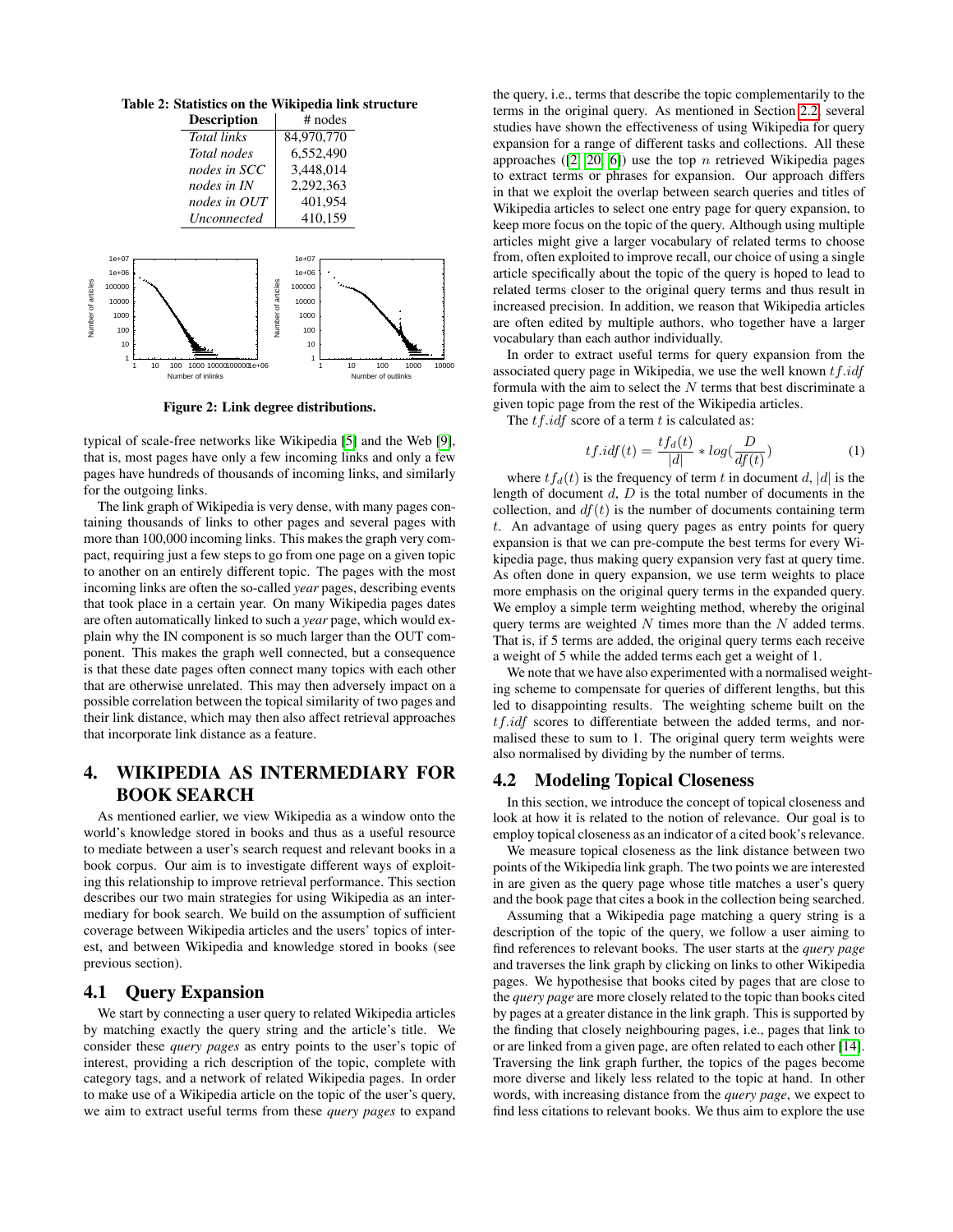of this distance as a notion of "closeness" to reflect the relevance of cited books to the topic of the *query page*.

As we mentioned already, the query pages are identified through exact string matching between the user's query string and the title of Wikipedia articles. What is now needed is a way in which book pages can be identified. In the following sections, we propose three different methods that exploit different properties of Wikipedia and the increasing use of citations in Wikipedia articles.

#### <span id="page-5-3"></span>*4.2.1 Linking by Citations*

To connect citations on Wikipedia pages with books in our target collection, we first extract all book citations from Wikipedia and match them against the books in the INEX 2007 Book Track collection. A citation is considered a match with a book in our collection if both the book title and the authors match. Since author names usually vary in orthographic representation (e.g. *W./William H./Harrison Ainsworth*), we use n-gram matching to find similar names. This resulted in 2,494 matches between 1,382 books in the collection and 696 pages in Wikipedia (a book may be cited by multiple pages).

One of the reasons for the low number of matches is that many of the books in the collection are books out of print, published before 1930, while most of the books cited by Wikipedia pages are published after 1970. We use two alternative mechanisms to match more books with Wikipedia pages.

#### *4.2.2 Linking by LCC Labels*

We use the Library of Congress Classification (LCC) labels assigned to the books in the INEX collection as links to Wikipedia. For this, we exploit the fact that there are Wikipedia pages dedicated to many of the topics classified by the LCC system (i.e., the class *PF – West Germanic Languages* links directly to the page *West Germanic Languages*). We can associate the books that have LCC labels with the Wikipedia page on that topic. This leads to 512 Wikipedia pages matching 20,682 books in the INEX collection (the other books in the collection have no or erroneous LCC labels). Since these matches are based on more general topics, with on average over 40 books associated with each of the 512 Wikipedia pages, we expect this to be a much more noisy approach than using the explicit citations described above.

Figure [3](#page-5-2) shows the distribution of topics as defined by the LCC labels covered by the books in the INEX collection and the subset of these cited by Wikipedia pages. As it can be seen, most of the (available) LCC labels associated with books in the INEX collection are *P – Literature*, *B – Philosophy* and *E – History*. The distribution of topics covered by the cited books in Wikipedia is similar to the distribution of topics covered by the entire INEX book collection, although there are, for example, no matches in some categories (e.g., in category A, which covers general books like dictionaries, encyclopedias and periodicals among others, category R – Medicine, or category U – Military Science).

#### *4.2.3 Linking by Document Similarity*

We employ a document similarity measure to associate a book from the INEX collection with the Wikipedia page that is most similar to it in content. However, computing scores of document similarity between a whole book and every single Wikipedia page would be an expensive step. Instead, we use a shortcut by representing books using only their top 50 terms, i.e., with the highest  $tf.idf$  scores, and we match these as query terms against the fulltext index of all Wikipedia articles. To keep memory requirements limited, we base the tf.idf scores on sets of 500 books at a time. This way, we obtain ranked lists of Wikipedia pages for each book in our collection. We then associate each book with its top ranked



<span id="page-5-2"></span>Figure 3: Distribution of topics (as LCC labels) covered by books in the INEX 2007 Book Track collection and books cited by Wikipedia pages.

Wikipedia page. Each such Wikipedia page, thus, represents a book page that is linked to the book with similar content.

#### *4.2.4 Calculating Closeness Scores*

We apply a random walk model [\[8\]](#page-9-22) to compute closeness scores between a *query page* and the *book pages*, using transition probabilities based on the number of links. The probability of going from node j at step s from the *query* node to node k is computed as:

$$
P_{s+1|s}(k|j) = P_{s|s-1}(j) * \frac{l_{jk}}{l_j}
$$
 (2)

where  $l_{jk}$  is the number of links from node j to node k,  $l_j$  is the total number of links from node j and  $P_{s|s-1}(j)$  is the probability of being at node  $j$  after step  $s$ .

Experimentally, we find that with 4 steps, 95% of the books are reached via at least one path. Furthermore, given the size and density of the link graph, computing scores for long random walks is an expensive operation. Since almost all of the *book pages* can be reached within 4 steps, we restrict the maximum path length to 4 in all our experiments.

#### <span id="page-5-0"></span>5. EXPERIMENTS AND RESULTS

To evaluate our proposed approaches to incorporate Wikipedia as an intermediary resource within a retrieval framework, we conducted a series of experiments on the INEX 2007 Book Track data. We report on these experiments and on our findings in this section.

#### <span id="page-5-1"></span>5.1 Experimental Setup

For all our experiments, we used the test collection provided by the INEX 2007 Book Track. This corpus consists of over 42,019 out-of-copyright books, totalling around 210GB [\[16\]](#page-9-0). 39,176 books in the collection have associated MARC (MAchine Readable Cataloguing) records containing publication and classification information, where LCC labels are available for 20,692 books.

The test collection contains 250 user queries, extracted from the query log of a commercial book search engine. Out of these 250, 176 queries directly matched titles of Wikipedia pages. We thus use this subset for all our experiments.

The relevance assessments for the 250 queries of the test collection were collected at the book level from paid human judges. Assessment were made along a four point scale: *Excellent*, *Good*, *Fair* and *Non-relevant*. We have transformed these graded judgements into binary judgements to be able to use standard measures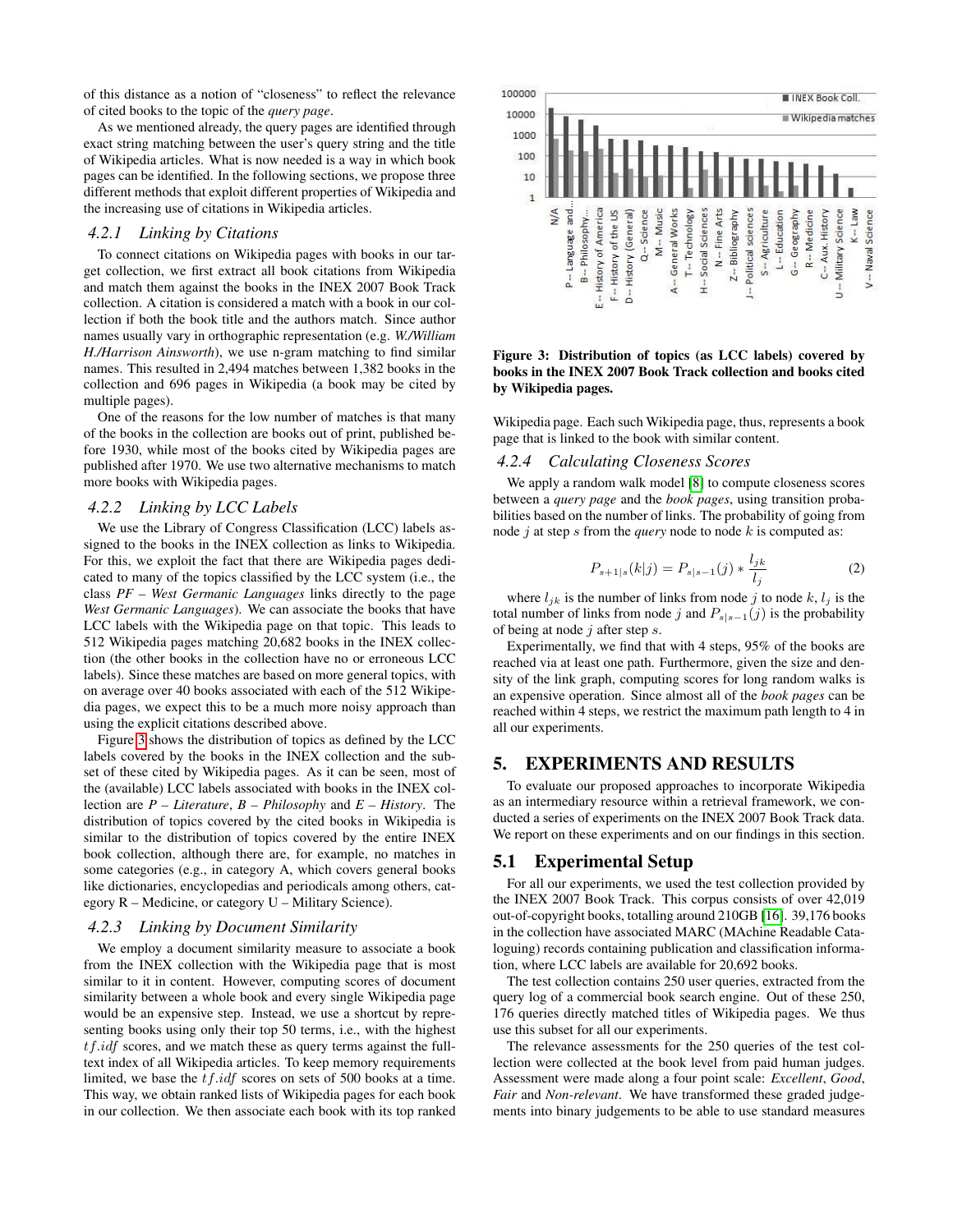<span id="page-6-1"></span>Table 3: Results for query expansion using the top N  $tf.idf$ terms. Significance levels are 0.05 ( $\check{ }$ ), 0.01 ( $\check{ }$  $\check{ }$ ), and 0.001 ( $\check{ }$  $\check{ }$  $\check{ }$  $\check{ }$ )

|           | $#$ jugded |          |            |        |             |
|-----------|------------|----------|------------|--------|-------------|
| Run id    | rel.       | non-rel. | MAP        | bpref  | P@10        |
| baseline  | 1666       | 808      | 0.3771     | 0.6131 | 0.3040      |
| $N=5$     | 1666       | 808      | 0.3725     | 0.6205 | 0.3080      |
| $N=10$    | 1671       | 808      | $0.3874**$ | 0.6168 | $0.3119*$   |
| $N=20$    | 1667       | 807      | $0.3837**$ | 0.6149 | $0.3136***$ |
| $N=50$    | 1666       | 806      | 0.3780     | 0.6136 | $0.3074*$   |
| $N = 100$ | 1666       | 807      | $0.3780**$ | 0.6133 | $0.3063***$ |

like Mean Average Precision (MAP), Precision at rank 10 (P@10) and binary preference (bpref). An explanation of these measures can be found in [\[25\]](#page-9-26). All labels *Excellent* and *Good* are assigned the relevance score of 1, while all labels *Fair* are assigned the relevance score of 0.

### 5.2 Query Expansion

For the query expansion experiments, we used Indri<sup>[9](#page-6-0)</sup> for indexing and retrieval, with no stopwords removal, content words stemmed using the Porter stemmer and default values for smoothing. All XML structure within the books was ignored.

We compare the Indri baseline run, based on the 176 queries in their original form, with 5 runs obtained using the expanded queries. We experimented with adding 5, 10, 20, 50 and 100 terms to the original query, with results shown in Table [3.](#page-6-1) Differences with respect to the baseline were tested for significance using the bootstrap test (one-tailed, significance levels are  $0.05$  ( $*$ ),  $0.01$  ( $**$ ), and  $0.001$  (\*\*\*)). What is interesting to see is that the expanded queries lead to improvements in P@10, but the number of relevant books found in total is very similar across all runs, including the baseline. Only for  $N = 10$  is the number of relevant books retrieved in the top 1000 results slightly higher than the baseline. However, finding only an additional 5 relevant books over 176 topics shows that for most topics no new relevant books are found (even though the total number of relevant books for the 176 topics is 1,859). Thus, query expansion leads to higher precision but not better recall. This is likely an effect of limiting the source document where additional terms are drawn from to the query page in Wikipedia. Adding 10 or more terms leads to improvements in MAP as well, but with larger N, i.e. 50 or more, the improvements decrease. This is most likely due to the weighting scheme we applied. With large N, the relatively very low weights for the added terms curb the impact these terms might have. Thus, although adding 10 terms leads to the best MAP score and adding 20 terms leads to the best P@10 score, a more balanced weighting scheme might show that adding more than 20 terms may be more effective.

Looking at bpref, we see that adding terms improves performance, but smaller N gives better results. This might also be due to the weighting scheme. In general, adding terms improves early precision and bpref, but this particular weighting scheme makes the impact of query expansion smaller with larger N. However, the results also show that using a single *query page*, matched only on the title, provides a description of the topic that can be used to improve both early and overall precision with query expansion.

### 5.3 Topical Closeness

We now turn to the question of whether link distance between a query page and pages citing relevant books is related to relevance.

We obtained closeness scores from 176 query pages to 696 *book pages* citing books from the INEX collection based on the linking by citation method (see Section [4.2.1\)](#page-5-3), and to 512 *book pages* identified based on the linking by LCC labels approach. For the document similarity method we experiment with associating books with the top  $N$  ranked Wikipedia pages, with  $N$  set to 1, 3 or 5. Since books can cover multiple topics, they can be associated with each of those topics in the Wikipedia collection. Thus, we want to know if multiple *book pages* per book could lead to better closeness scores.

The results presented in this section are all based on 4-step forward walks, i.e., following links from the linking page to the linked page. Using a backward walk, i.e., following links from the cited page to the citing page, leads to very similar results.

As discussed in Section [3.3,](#page-3-3) not all Wikipedia articles can be reached from a given page, e.g., a *query page*, by following the links, and as a consequence, not all cited books will receive a closeness score. For the citation pages (i.e., book pages based on linking by citation method), we obtained an average of 1,207 closeness scores per topic, which means that with our random walk we find 1,207 books per topic on average<sup>[10](#page-6-2)</sup>. Given that 1,382 books in the INEX collection are cited on Wikipedia, on average 87% of them receive a closeness score for each topic. For the LCC pages (i.e., book pages based on the LCC method), we obtained an average of 18,796 closeness scores per topic (representing 91% of all books associated with LCC pages), and for document similarity based *book pages*, we obtained 24,036, 34,764, and 37,862 closeness scores (57%, 83% and 90% of all books in the INEX collection) per topic, respectively for 1, 3 and 5 *book pages* per topic.

We investigate whether the obtained closeness scores are related to topical relevance. To this aim, we first turn these scores into probabilities of relevance. Recall that each score connects a query to a book in the INEX collection (via the matching query and book pages in Wikipedia), where some scores connect queries with books that are known to be relevant for that query. In other words, each query/book pair that has a closeness score has a relevance score as well. Judged pairs have an explicit relevance score, provided within the relevance assessment set of the INEX Book Track test collection. Un-judged pairs are assumed irrelevant, giving an implicit relevance score. Based on this, our hypothesis can be stated as: if the closeness score is positively related to relevance, then the relevant query/book pairs should on average have higher closeness scores than non-relevant pairs.

We first sort the query/book pairs (across all 176 topics) into bins of equal size with ascending closeness score. Each bin contains 100,000 pairs (10,000 for the citation scores since we have less data there) and the probability of relevance for these pairs is computed by dividing the number of relevant pairs in a bin by the total number of pairs in that bin. That is, the first 100,000 pairs with the lowest closeness scores go into the first bin, the next 100,000 in the second bin, etc. Figure [4](#page-7-0) shows the probability of relevance over ascending closeness score (each bin is represented by the mean of the closeness scores in that bin) for closeness scores based on citations, LCC pages and document similarity, respectively. The closeness score for a book associated with multiple nodes in the graph is just the sum of the closeness scores of the *book pages*.

With citation and LCC based closeness scores up to 0.0001, there seems to be no relation with the probability of relevance. With higher scores, i.e. above 0.0001, we do see a relation. As the closeness score increases, so does the probability of relevance. With the citation based scores the relation seems to be weaker than with the LCC based scores. One reason might be that the citation method

<span id="page-6-0"></span><sup>9</sup><http://www.lemurproject.org/indri/>

<span id="page-6-2"></span><sup>&</sup>lt;sup>10</sup>Note that multiple books that are cited from the same book page receive the same closeness score, since the link distance from the query page to the book page is the same.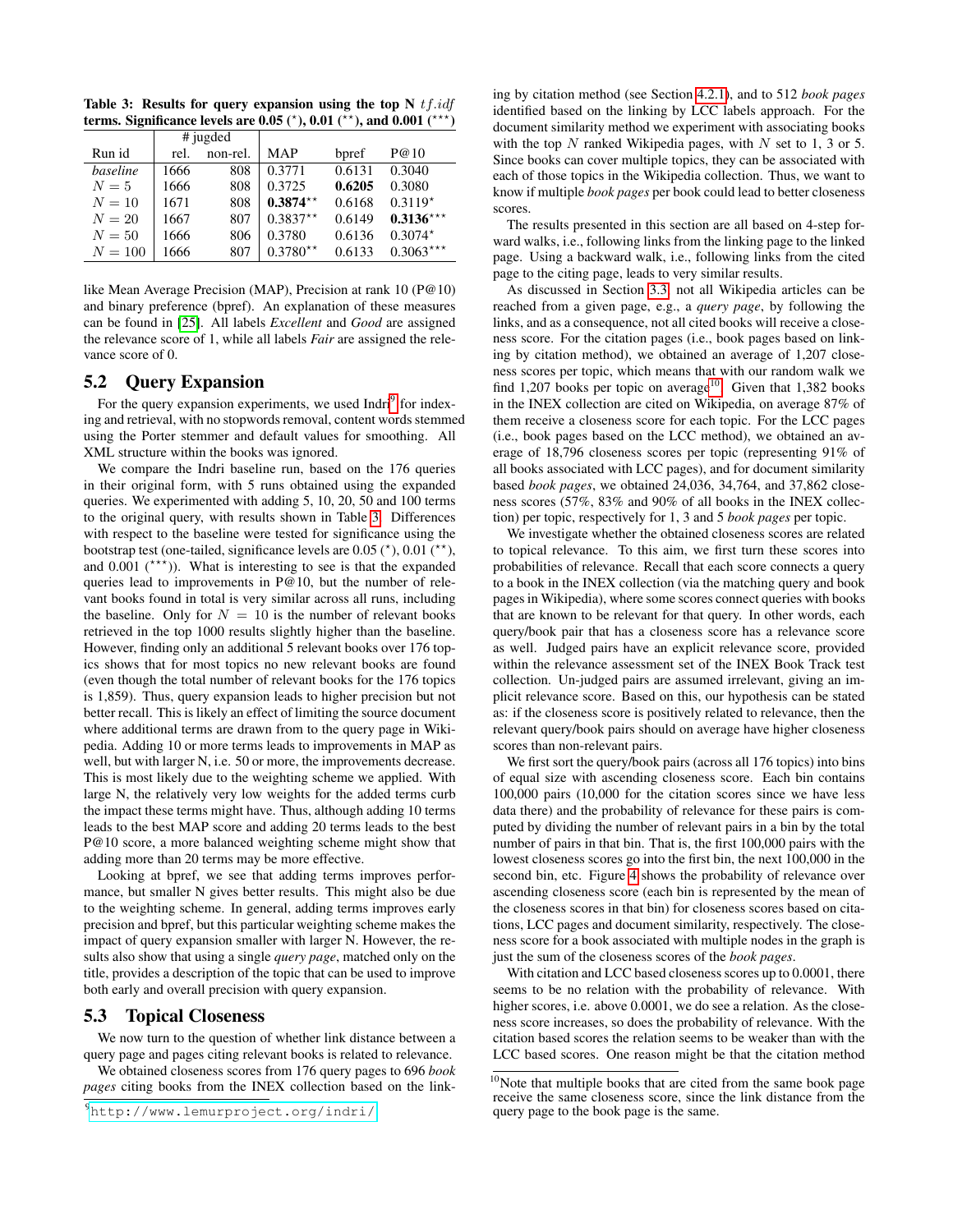

<span id="page-7-0"></span>

Figure 4: Probability of relevance over closeness scores for LCC matches and citation matches.

matches only a small number of books, with an even smaller number of them being relevant to any topic. Using the explicit citations works to some extent, but the few citations that match books in the INEX collection are not a good representation of the topics closely related with the *query page*. The more general LCC method matches much more books and also far more relevant books, giving a better representation of the topics around the *query page*.

If we look at the closeness scores based on document similarity, we again see no relation between closeness and relevance for scores up to 1e-5, whereas for scores above 1e-5, the probability of relevance increases with increasing closeness scores. What is interesting to see is that there is not much difference between the scores using 1, 3 and 5 *book pages*. However, compared to the other two methods, the scores based on document similarity seem to show a stronger relation with relevance (steeper curve). One reason why closeness based on document similarity shows a stronger relation with relevance, than closeness based on LCC, is that in the former the *book pages* are matched to books using the actual content of the book. The LCC topics are fairly broad, so all books on, e.g. American history, get associated with the same Wikipedia page. With document similarity, books with general topics can be matched to Wikipedia pages about the same broad topics, and books with specific topics can be associated with Wikipedia pages of similar specificity.

In general, it seems that the closeness score of 1e-5 represents an important point on the closeness scale. What is of interest then is the number of steps in the walk that this score relates to. If we take the document similarity based scores as an example, we find that books first encountered in the second step receive an average closeness score of 6.39e-05 at that step. At the third step, this is 1.22e-06. This means that on average, beyond the first two steps, any two books have a more or less equal chance of being relevant. In other words, within the first two steps, the books associated with nodes closer to the *query page*, are more likely to be relevant.

The observed relationship between closeness scores and relevance enables the effective use of closeness scores to re-rank our original retrieval results. Many papers describe ways to combine multiple sources of evidence for retrieval. Kraaij et al., in [\[19\]](#page-9-27), experimented with estimating document priors for document length and link evidence in Entry Page search, using either general modelling assumptions or training data. They found a linear relation between the number of incoming links and the probability of relevance, which could be exploited to improve retrieval performance. Craswell et al. [\[7\]](#page-9-28) guessed transformation functions from looking at distributions of log odds estimates for different features. Url length, link indegree and click distance (the minimum of clicks to the page from a root page) were modelled by sigmoid functions, leading to substantial improvements when combined with a BM25 baseline.

We choose a standard sigmoid function for the transformation:

$$
sigmoid(b,q) = \frac{1}{1 + e^{-cl(b,q)}}\tag{3}
$$

where  $cl(b, q)$  is the closeness score for book b and query q. The sigmoid function ensures that at the low end of the distribution, where there is no relation to relevance, the closeness scores are transformed to values very close to 0.5 (a closeness score of zero would be transformed to 0.5). Close to 1, the closeness scores rapidly increase to 0.73. Thus, only the books at the high end of the distribution receive a boost. We combine this with Indri's retrieval score by simple addition:

$$
S(b,q) = Indri(b,q) + sigmoid(b,q)
$$
 (4)

Table [4](#page-8-1) shows the results for our re-ranked runs. With the same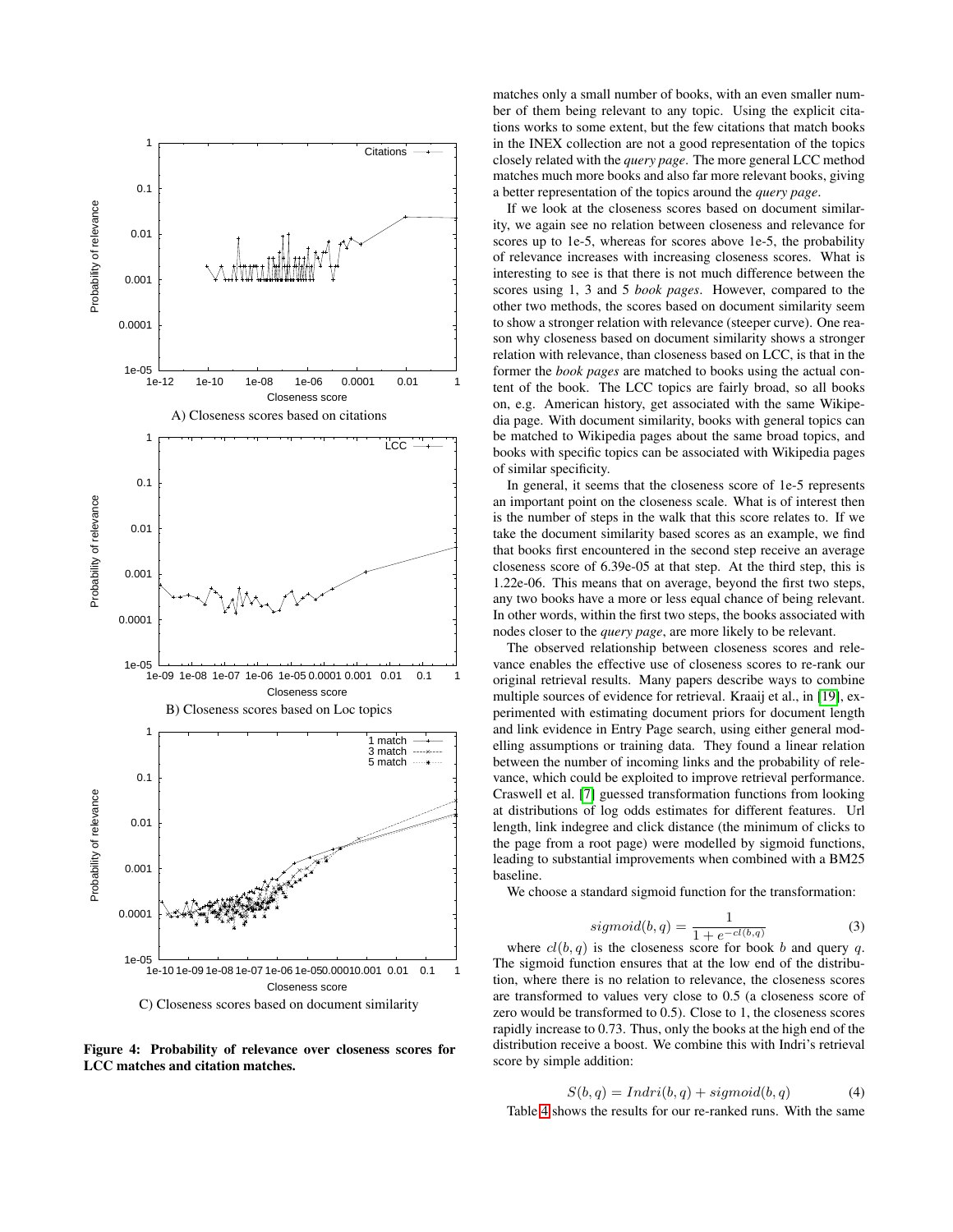Table 4: Results for combination of Indri scores and sigmoid transformation of closeness scores. Significance levels are 0.05  $(*), 0.01$   $(*),$  and 0.001  $(***)$ 

<span id="page-8-1"></span>

| Run id      | <b>MAP</b> | bpref       | P@10      |
|-------------|------------|-------------|-----------|
| baseline    | 0.3771     | 0.6131      | 0.3040    |
| Citation    | 0.3769     | 0.6150      | 0.3051    |
| LCC         | 0.3445     | 0.6109      | 0.2756    |
| Doc. Sim.1  | 0.3604     | 0.6010      | 0.2983    |
| Doc. Sim.3  | 0.3790     | $0.6245*$   | $0.3091*$ |
| Doc. Sim. 5 | $0.3823*$  | $0.6251***$ | $0.3080*$ |

baseline as in the query expansion experiments, we see that the citation based closeness scores lead to minor improvement on bpref and P@10, but the differences are so small that it seems the closeness score has almost no effect. This minor impact is to be expected, however: given the small number of cited books, only a few books receive a relative boost. The LCC based scores lead to a decrease in performance, possibly because these associations are based on much more general topic classifications that dilute the book set and thus boost possibly irrelevant books.

As the probability of relevance plots already suggested, the document similarity scores are better indicators of relevance, leading to small but significant improvements for books associated with multiple pages. Even though the closeness scores for books associated with a single Wikipedia page show some relation with relevance, its impact only hurts performance. The results show that multiple *book pages* per book better reflect the topical coverage of the books. Using either 3 or 5 Wikipedia pages per book, performance improves for MAP, bpref and P@10, with more pages leading to further improvement, except for P@10, where 3 pages work better than 5 pages. Intuitively, this makes sense. A book covering only a specific topic will be associated with multiple Wikipedia pages related to this specific topic and therefore these pages will be closely related with each other as well. If all these *book pages* are close in the link graph to the *query page*, the book will receive a very high closeness score (possibly above 1.0) and will subsequently receive a substantial boost in the final ranking.

To sum up, for all three methods, using citations, LCC labels or document similarity, the closeness scores between a *query page* and a *book page*, show a relation to relevance only up to a small number of steps in the link graph. The citations lead to *book pages* that are plausibly closely related to the topic of the book. However, the small number of *book pages* based on citations – due to the INEX book collection containing mainly out of print books – restricts the impact of this approach and thus its applicability to this test collection. The LCC *book pages* are on very general topics and, although they cover a much larger part of the INEX collection, are unable to distinguish between books within a fairly general classification and provide no help in identifying relevant books for more specific information needs. With document similarity, exploiting both the possibility to use multiple *book pages* to cover possibly multiple sub-topics in a book, and the possibility to associate *all* the books in the collection with a number of *book pages*, the closeness score can be used as query dependent evidence, complementary to evidence based on more traditional keyword based approaches.

#### <span id="page-8-0"></span>6. CONCLUSIONS

In this paper we investigated ways to use Wikipedia as an intermediary resource for book search. Using the fact that many topics have a dedicated Wikipedia page, we looked at ways to use these rich sources of information to find additional terms to describe a user's topic of interest and use these for query expansion. Our first

research question was:

• Can we automatically extract useful terms from Wikipedia entry pages to improve the retrieval of relevant books?

Using a single query page in Wikipedia, which is specifically about the user's search topic, and employing a term selection strategy based on tf.idf weighting, our query expansion approach is able to keep focus on the topic, leading to significant improvements in early precision and MAP. Adding 10-20 terms from the *query page* of the topic leads to the best performance. Adding more terms still has a positive effect, but the improvements decrease, possibly due to the weighting scheme placing increasingly too much emphasis on the original query terms.

Next, we associated the books in the INEX Book Track collection with Wikipedia pages that either cite these books, cover the topic of the Library of Congress classification for these books or are the most similar in content. It is generally assumed that pages close to each other in the link graph are topically related. With both queries and books connected to Wikipedia pages, we wanted to know:

• Is the link distance between query pages and book pages related to relevance?

We modelled the closeness of a book to a query by computing transition probabilities between pages using a 4-step forward random walk model. We found that at the higher end of the closeness score distribution, roughly corresponding to articles at a distance of up to 2 steps from the *query page*, there is a clear relation between transition probabilities and the probability of relevance.

Due to the low number of books in the INEX collection that are cited in Wikipedia, using their closeness scores to re-rank results had little overall effect on retrieval effectiveness. The LCC pages cover many more books in the INEX collection, but at a much more general level, resulting in large groups of books, with varying subtopics, receiving the same closeness score, subsequently leading to a decrease in retrieval performance. Associating books with Wikipedia pages based on document similarity leads to the best overall results. Although picking a *single* Wikipedia page was found to be ineffective, using multiple pages leads to small but significant improvements in early precision and MAP.

#### 6.1 Future Research

In our future work, we will look at several aspects of the closeness scores. We aim to study the impact of Wikipedia's link density local to a *query page*. With only a few neighbouring pages, the closeness scores will remain relatively high, which could have an impact on the relation between the closeness score and relevance, suggesting the need for a different transformation function. As the experiments in this paper show that retrieval performance improves when more *book pages* are used, we also want to investigate how the number of *book pages* affects the quality of the closeness scores. The optimal number of *book pages* may be book dependent, with books on specific topics benefiting from a smaller number of *book pages*. We will also look at other ways of measuring document similarity between books and Wikipedia pages. Since directly comparing the whole book content with every page is prohibitively expensive, we could instead look at term selection methods other than  $tf.idf$ , use collocations, that is, sequences of terms that cooccur more than would be expected by chance, instead of single terms, or apply latent semantic analysis.

With the experiments presented here we explored only a few possible ways to use Wikipedia as an intermediary resource, showing that Wikipedia pages can be used effectively as entry points to provide a richer context for retrieval. With the increasing number of citations of books, and the dense link graph connecting related pages